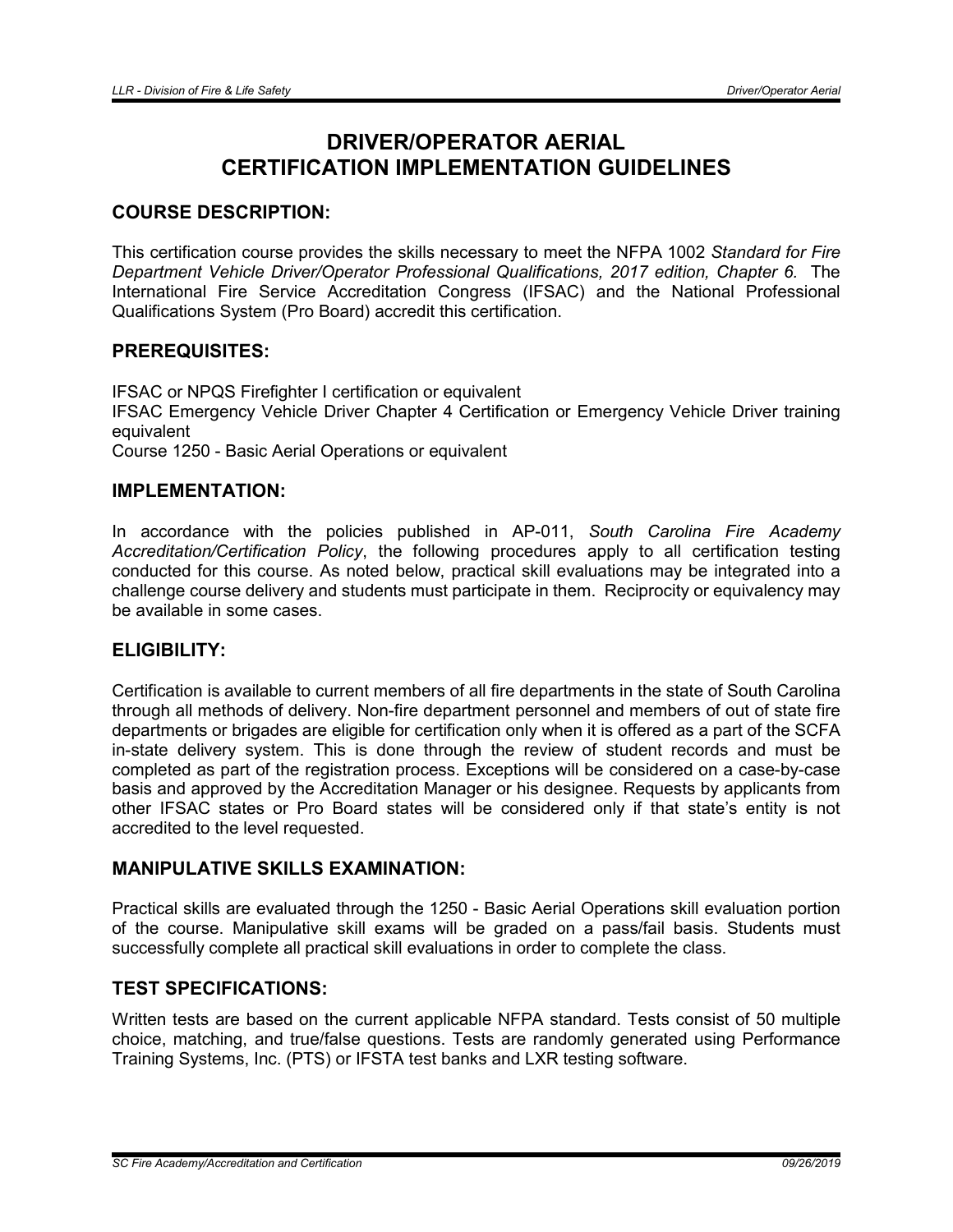#### WRITTEN EXAMINATION:

Cognitive certification exams for this level are offered independently of training programs. Students must meet eligibility requirements.

Tests are offered at various locations and dates throughout the state. Cognitive testing will also be available following the completion of the skill testing with the Challenge Process.

Cognitive or knowledge examinations shall be graded with a minimum score of 70% required for successful completion.

Test proctor selection will be limited to either full-time faculty or Instructors having test proctor or lead evaluator status. Except as allowed by policy the test proctor cannot have taught in the course being evaluated.

Cognitive or knowledge exams will be conducted in accordance with specific testing procedures.

#### Study Reference List

The following is a list of texts that may be referenced in preparation for testing:

NFPA 1002, *Standard for Fire Apparatus Driver/Operator Professional Qualifications, 2017 Edition* IFSTA, *Pumping and Aerial Apparatus Driver/Operator Handbook*, *3rd Edition*

# ORAL EXAMINATIONS:

Participants shall make the request for oral examination prior to date of the exam to the course coordinator or regional office. Oral testing shall be administered in accordance with prescribed policy.

# RECORD KEEPING AND DOCUMENTATION:

The lead evaluator or exam proctor will be responsible for returning the completed course paperwork and/or test package to their regional office or course coordinator within (5) working days after the exam date.

# APPEALS:

A participant may exercise his/her appeal rights under the following conditions:

- Non-compliance to written testing procedures and policies.
- Validity of test questions or answers.
- Discrimination.

Participants must make appeal request in writing to the Accreditation Manager within 30 calendar days of the date of the alleged occurrence.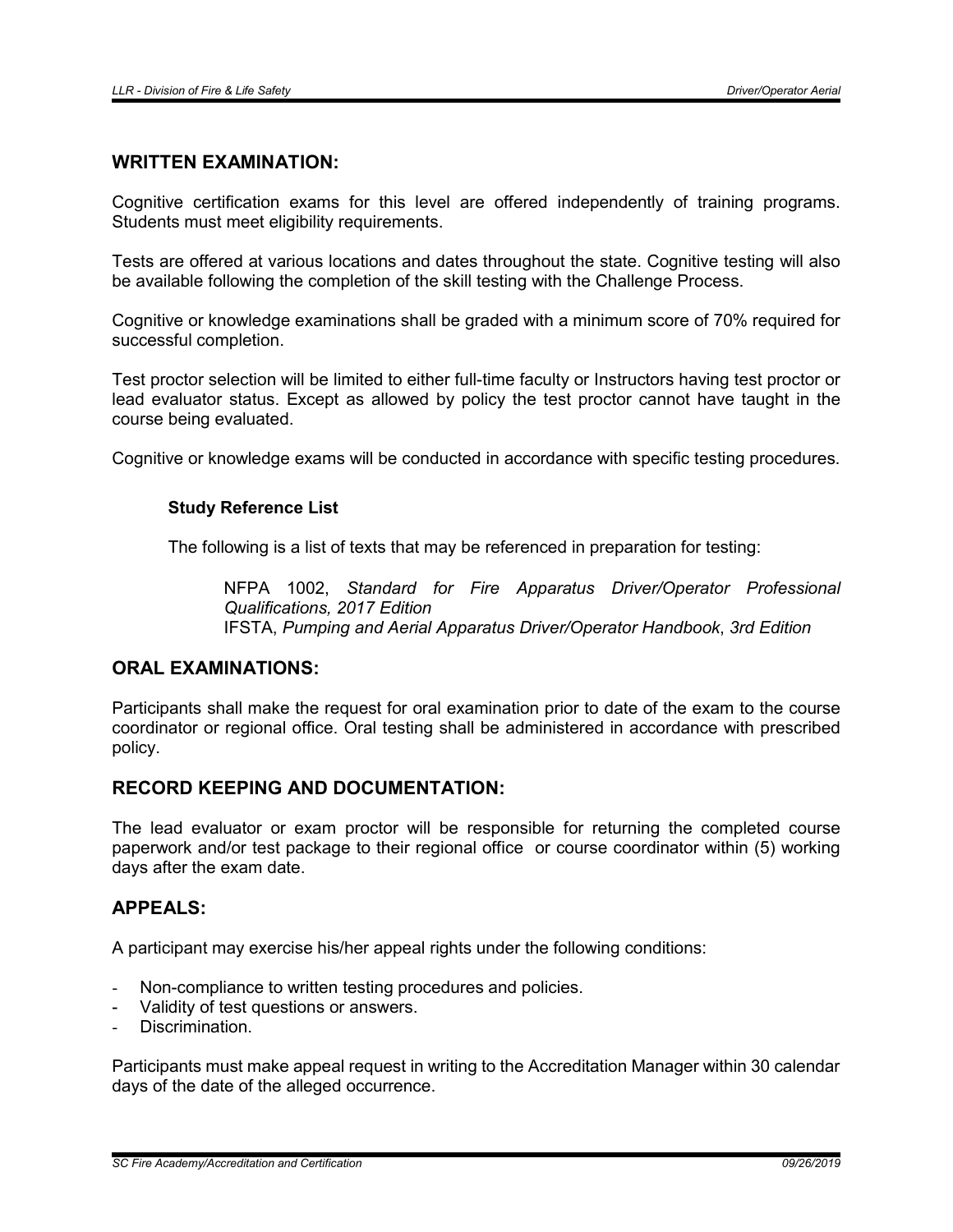The South Carolina Fire Academy shall follow all appeal policies as published in AP-011, the *South Carolina Fire Academy Accreditation/Certification Policy*.

## RETESTING:

This policy pertains to all cognitive and manipulative examinations administered by the South Carolina Fire Academy including Fire Service Professional Qualification accredited level examinations, with the exception of the SCFA 1211 Class "E" Driver Examination, which will be governed by the South Carolina Department of Motor Vehicles Classified E & F License Third Party Tester's Safety Officer Manual for the South Carolina Fire Academy.

Individuals failing to obtain the required minimum score will be allowed two retest opportunities for each type of cognitive exam. For cognitive exams an immediate retest opportunity will be given, no sooner than one day after the original test failure, at the next available testing date, and no later than 120 days after the original test failure.

Students failing to obtain the required minimum score on the immediate retest opportunity shall be allowed a second retest opportunity a minimum of 30 days after the immediate retest opportunity. This will allow remediation and additional study. The first retest must be at least one day from the original test failure but no more than 120 days after the original test failure and the second retest, if needed, must be given 30 days from the immediate retest, but no later than 120 days after the original test failure.

Students failing to obtain the required minimum score on the second retest opportunity will be allowed to appeal to the Accreditation Manager if the student feels the testing environment was not adequate or some type of external problem contributed to a failure on the retest. The decision of the Accreditation Manager is final on the appeal. If a third retest opportunity is granted through an appeal it can be taken no sooner than one day after the appeal approval, at the next available testing date, and no later than 120 days after the original test failure.

The entire retesting time period, to include the appeal process, shall take no longer than 120 days. Failure of the cognitive testing process will require the course of instruction to be repeated. Any retest must be completed at a time convenient with the course schedule, but the number of retests will be the same.

Should an individual fail to earn a passing grade on a manipulative skill on the first attempt, he/she is eligible for an immediate second attempt on that skill. In accordance with Section 6.3.2 a third attempt can be approved by the Lead Evaluator if 50% or greater of the skill steps were completed in a satisfactory manner on the first and second attempts. Note: Any failed attempt caused by a failure of a Critical Skill Step will automatically eliminate the third attempt consideration. This must be done with no coaching from the evaluator. The students can be told what steps they failed and only that.

A student that fails their first testing opportunity (up to three attempts) is eligible for an immediate retesting opportunity (consisting of up to three attempts) in accordance with the procedure outlined above, during the next available testing date. Under circumstances requiring a different skill selection (i.e. limited resources) the Accreditation Manager or designee may select an alternative skill of equal level and difficulty.

A student who fails their immediate retesting opportunity (up to three attempts) is eligible for a second retesting opportunity (consisting of up to three attempts) in accordance with the procedure